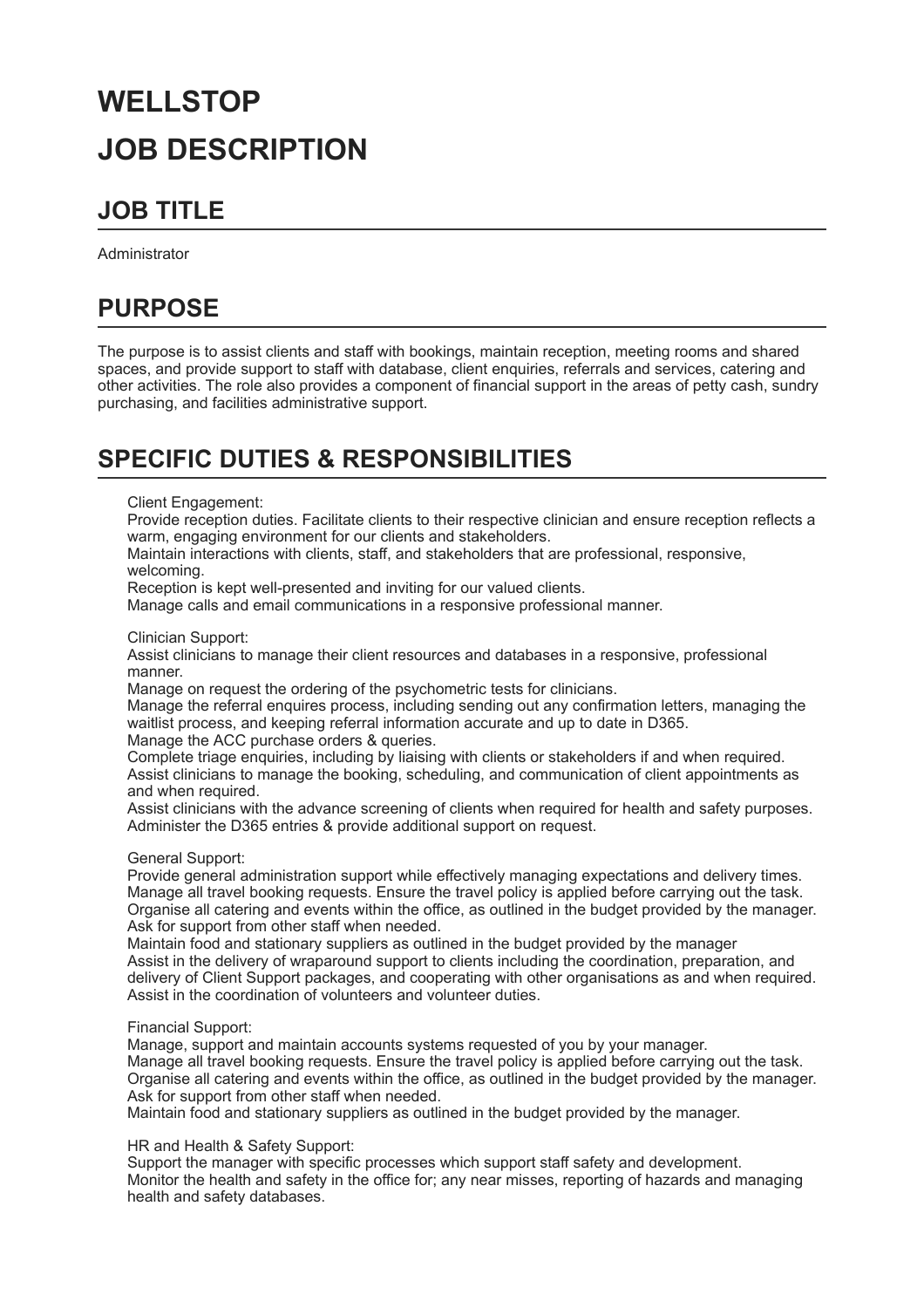Support the manager to prepare for new staff and the delivery of the office induction. Manage the office training register and ensure it is kept up to date, accurate and the information is entered in a timely basis.

Professional Development:

Continually maintain, develop and update skills, knowledge and experience by attending appropriate courses in consultation with your manager.

Explore ways to increase your knowledge and competence. Refer to the competencies table in the position description for areas of focus.

Keep up to date with best practice innovation in your field.

Our Safety and Wellness:

Maintain a safe working environment while working at WellStop. Take responsibility to keep yourself safe. Report any hazards, and accidents or near misses that occur. Adhere to health, safety and wellness policies, practices and processes. Participate in health, safety and wellness strategies as required. Work in a safe environment, free from workplace bullying.

Extra Duties:

Perform other duties as may be reasonably required from time to time by manager. Assist manager to implement WellStop's aims, philosophy, standards and methods. Assist manager when required to take on specific additional responsibilities as agreed; for example, at times you may be expected to support other team members.

## **GENERAL DUTIES & RESPONSIBILITIES**

- Be punctual and work the hours and times specified. ٠
- Prioritise workload to ensure work of the greatest importance to the business is undertaken with  $\blacksquare$ urgency and to a high standard.
- Support and help develop a positive workplace culture. ×
- Demonstrate excellent interpersonal communication skills.
- Responsibly manage all business resources within accountability levels.
- Undertake all duties and responsibilities outlined in this job description and all other duties as required by the business.
- Comply with all employment obligations.  $\blacksquare$
- Promptly undertake to complete all reasonable and lawful instructions and directions given.  $\blacksquare$
- Serve the business in good faith, promoting and protecting the business's best interests.  $\blacksquare$
- During work time, and such other times as may be reasonably required, dedicate all effort to the  $\blacksquare$ execution and fulfilment of the duties, responsibilities, obligations and instructions related to employment.
- Demonstrate through own actions a commitment to Health and Safety at work when undertaking work or observing others in the workplace.

## **SKILLS, EXPERIENCE & EDUCATION**

### Key Competencies

Cognitive Power:

Well-developed analytical thinking.

Attention to detail and accuracy, completes all tasks to a professional standard and maintains WellStop's standards of confidentiality and Code of Practice.

Identifies key issues or required actions and develops workable solutions to complex problems. Critically evaluates options and makes effective decision despite constraints such as time pressure or incomplete information.

Is trusted by others as a provider of accurate judgement and advice.

Probes all fruitful sources for information to deliver the best possible outcome.

Effective Communication:

Has a high level of interpersonal and communication skills, including oral and written communication. The ability to effectively present ideas, information and advice and to communicate information tailored to the audience.

Listens to clients and knows how to ask the right question to gather information and understand what